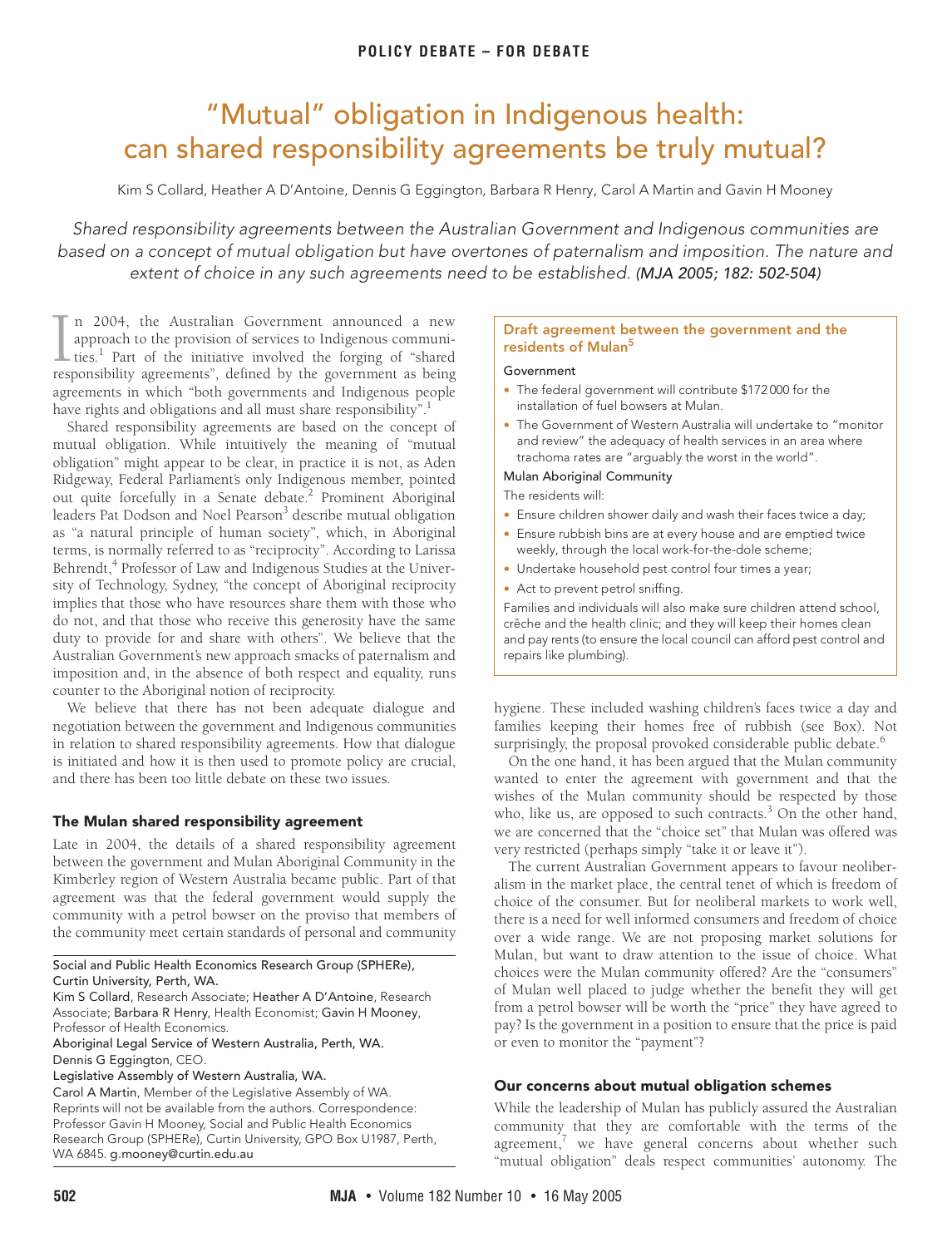literature on the social determinants of health shows strong links between autonomy and health. $8,9$  $8,9$  A community which has autonomy and self-respect is more likely to be a healthy one. Such a community is able to build trust, respect, reciprocity and, in turn, improve health standards within the community. Encouragement from the outside can foster these features, but trying to impose them will not work and may be deleterious.

There are also human rights issues, and the need to avoid solutions that discriminate against Indigenous people. For example, it would be discriminatory if the "rewards" involved in mutual obligation agreements only provide Indigenous people with access to infrastructure that other Australians expect or take for granted (which, incidentally, is the case for petrol bowsers).

It can also be argued that the government's concept of mutual obligation breaches Australia's international obligations and denies certain basic rights to Australia's Aboriginal and Torres Strait Islander citizens. The rationale is one of social control. This, for example, breaches Article 1 of the International Covenant on Civil and Political Rights: people's right to self-determination and the right to freely pursue their economic, social and cultural development.<sup>10</sup>

An understanding of the background to this initiative is important. The government's mutual obligation scheme comes in the wake of, firstly, its continuing refusal to apologise, as an act of reconciliation, for the "stolen generations". This is seen by many as a denial of the mental and spiritual havoc wreaked by colonialism and dispossession of land and culture. Instead, the government has supported "practical reconciliation" — "addressing social and economic disadvantage".[11](#page-2-7) Mutual obligation is a natural extension of this "let's fix it" approach. Secondly, the disbanding in April 2004 of the Aboriginal and Torres Strait Islander Commission  $(ATSIC),<sup>12</sup>$  an organisation based on principles of self-determination, is a direct lead-in to the policy of mutual obligation. ATSIC's successor, the new National Indigenous Council  $(NIC)^{13}$  is not a representative body, as the government has acknowledged: "Members of the NIC have been chosen for their expertise and experience in particular policy areas and are not representing particular regions, organisations or agencies. The NIC is not a replacement for ATSIC and not intended as a representative body.["13](#page-2-9)

# **The mutual obligation scheme and NHMRC guidelines for ethical research in Indigenous communities[14](#page-2-10)**

Given that, to our knowledge, there is little evidence for the effectiveness of mutual obligation strategies in the context of improving health, it is relevant to examine such strategies in terms of the principles applied in formulating guidelines for ethical conduct of research in Aboriginal and Torres Strait Islander communities. According to the National Health and Medical Research Council guidelines, $14$  it is crucial to involve the relevant communities in the development of any research proposal in Indigenous health. The guidelines are based on the principles of

• reciprocity — in the context of research, reciprocity implies inclusion and recognition of partners' contributions, and ensuring equitable benefits of value to communities or individuals. ". . . communities have the right to define the benefits according to their own values and priorities";<sup>[14](#page-2-10)</sup>

**•** respect — a respectful relationship induces trust and cooperation;

**•** equality — the equal value of people;

**•** responsibility — includes, among other things, "the maintenance of harmony and balance within and between the physical and spiritual realms"[;14](#page-2-10)

**•** survival and protection — protecting culture and identity; and **•** spirit and integrity — an overarching value binding all others into a coherent whole. "Any behaviour that diminishes any of the other values could not be described as having integrity".<sup>[14](#page-2-10)</sup>

Thus, the government's mutual obligation scheme does not appear to comply with the principles of respect; almost certainly those of responsibility; and perhaps, most importantly, the overarching notions of spirit and integrity. To demonstrate reciprocity, the guidelines suggest the need for the researcher to show "willingness to modify research in accordance with participating community values and aspirations". Again on this criterion, government policy would appear to be deficient.

Any research proposal in health today is likely to be rejected if it cannot show how it would quantify any changes it is attempting to bring about. These standards should apply even more to policy. There needs to be some evidence-based attempt to determine whether the policy works. Our concern at this level is simple. What performance indicators are appropriate for Mulan, for example? Good policy needs to establish these in advance. There is a need to conduct research to establish whether, and if so to what extent, shared responsibility agreements work — and what "works" means in this context. It would have been useful to gather this evidence before beginning to implement the policy. It is now crucial to get that evidence as soon as possible.

#### **Alternative or complementary strategies**

We believe that the most important strategy for improving health in Aboriginal communities such as Mulan involves building up infrastructure — management, economic, social and human infra-structure.<sup>[15](#page-2-3)</sup> If a community lacks leadership and good management and does not have this infrastructure then all other efforts will fail. This aspect seems to have been neglected by government. Many Indigenous communities need help to be able to help themselves on their own terms.

Secondly, respect is needed — respecting the preferences of Aboriginal and Torres Strait Islander peoples. Strategies to improve Indigenous health will only get off to a good start if the people want the strategies, and their autonomy has been respected in allowing them to make choices regarding the strategies. Thirdly, there is a need to avoid being paternalistic or patronising. If mutual obligation is an option that Indigenous communities seek, then there must be an adequate range of choices offered, respect for the preferences of the people, and ways of monitoring whether the obligations on each side are in fact carried out.

#### **References**

- <span id="page-1-0"></span>[1 Australian Government. Office of Indigenous Policy Coordination. New](http://www.oipc.gov.au/About_OIPC/downloads.asp) arrangements for Indigenous affairs. Available at: http:// www.oipc.gov.au/About\_OIPC/downloads.asp (accessed Mar 2005).
- <span id="page-1-1"></span>[2 Senator Aden Ridgeway speaks to the ATSIC Amendment Bill 2nd](http://www.democrats.org.au/speeches/index.htm) Reading Speech. Available at: http://www.democrats.org.au/speeches/ index.htm (accessed Mar 2005).
- <span id="page-1-2"></span>3 Dodson P, Pearson N. The dangers of mutual obligation. The Age (Melbourne) 2004; 15 Dec. Available at: http://www.theage.com.au/ news/Opinion/The-dangers-of-mutual-obligation/2004/12/14/ 1102787075763.html (accessed Apr 2005).
- <span id="page-1-3"></span>4 Behrendt L. Nothing mutual about denying Aborigines a voice. The Sydney Morning Herald 2004; 8 Dec. Available at: http:// www.smh.com.au/news/Opinion/Nothing-mutual-about-denying-Aborigines-a-voice/2004/12/07/1102182295283.html (accessed Apr 2005).